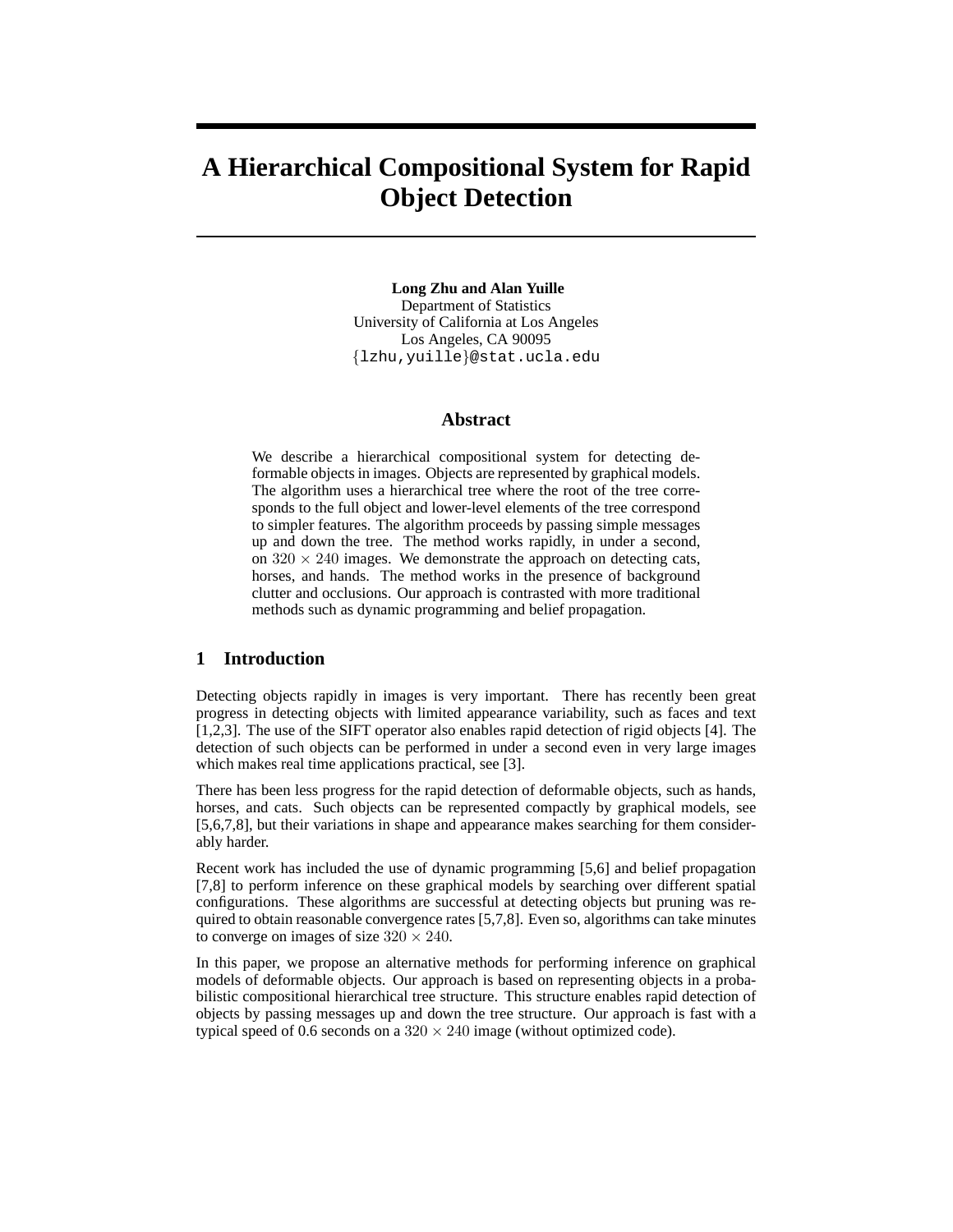Our approach can be applied to detect any object that can be represented by a graphical model. This includes the models mentioned above [5,6,7,8], compositional models [9], constellation models [10], models using chamfer matching [11] and models using deformable blur filters [12].

## **2 Background**

Graphical models give an attractive framework for modeling object detection problems in computer vision. We use the models and notation described in [8].

The positions of feature points on the object are represented by  $\{x_i : i \in \Lambda\}$ . We augment this representation to include attributes of the points and obtain a representation  $\{q_i : i \in$  $\Lambda$ . These attributes can be used to model the appearance of the features in the image. For example, a feature point can be associated with an oriented intensity edge and  $q_i$  can represent the orientation [8]. Alternatively, the attribute could represent the output of a blurred edge filter [12], or the appearance properties of a constellation model part [10].

There is a prior probability distribution on the configuration of the model  $P({q_i})$  and a likelihood function for generating the image data  $P(D|\{q_i\})$ . We use the same likelihood model as [8]. Our priors are similar to [5,8,12], being based on deformations away from a prototype template.

Inference consists of maximizing the posterior  $P({q_i}|D) = P(D|{q_i})P({q_i})/P(D)$ . As described in [8], this corresponds to a maximizing a posterior of form:

$$
P(\{q_i\}|D) = \frac{1}{Z} \prod_i \psi_i(q_i) \prod_{i,j} \psi_{ij}(q_i, q_j), \qquad (1)
$$

where  $\{\psi_i(q_i)\}\$  and  $\{\psi_{ij}(q_i,q_j)\}\$  are the unary and pairwise potentials of the graph. The unary potentials model how well the individual features match to positions in the image. The binary potentials impose (probabilistic) constraints about the spatial relationships between feature points.

Algorithms such as dynamic programming [5,6] and belief propagation [7,8] have been used to search for optima of  $P({q_i}|D)$ . But the algorithms are time consuming because each state variable  $q_i$  can take a large number of values (each feature point on the template can, in principle, match any point in the  $240 \times 320$  image). Pruning and other ingenious techniques are used to speed up the search [5,7,8]. But performance remains at speeds of seconds to minutes.

### **3 The Hierarchical Compositional System**

We define a compositional hierarchy by breaking down the representation  $\{q_i : i \in \Lambda\}$  into substructures which have their own probability models.

At the first level, we group elements into  $K_1$  subsets  $\{q_i : i \in S_a^1\}$  where  $\Lambda =$  $\cup_{a=1}^{K_1} S_a^1$ ,  $S_a^1 \cap S_b^1 = \emptyset$ ,  $a \neq b$ . These subsets correspond to meaningful parts of the object, such as ears and other features. See figure (1) for the basic structure. Specific examples for cats and horses will be given later.

For each of these subsets we define a generative model  $P_a(D|\{q_i : i \in S_a^1\})$  and a prior  $P_a({q_i : i \in S_a^1})$ . These generative and prior models are inherited from the full model, see equation (1), by simply cutting the connections between the subset  $S_a^1$  and the  $\Lambda/S_a^1$ (the remaining features on the object). Hence

$$
P_{a^1}(D|\{q_i : i \in S_a^1\}) = \frac{1}{Z_{a^1}} \prod_{i \in S_a^1} \psi_i(q_i)
$$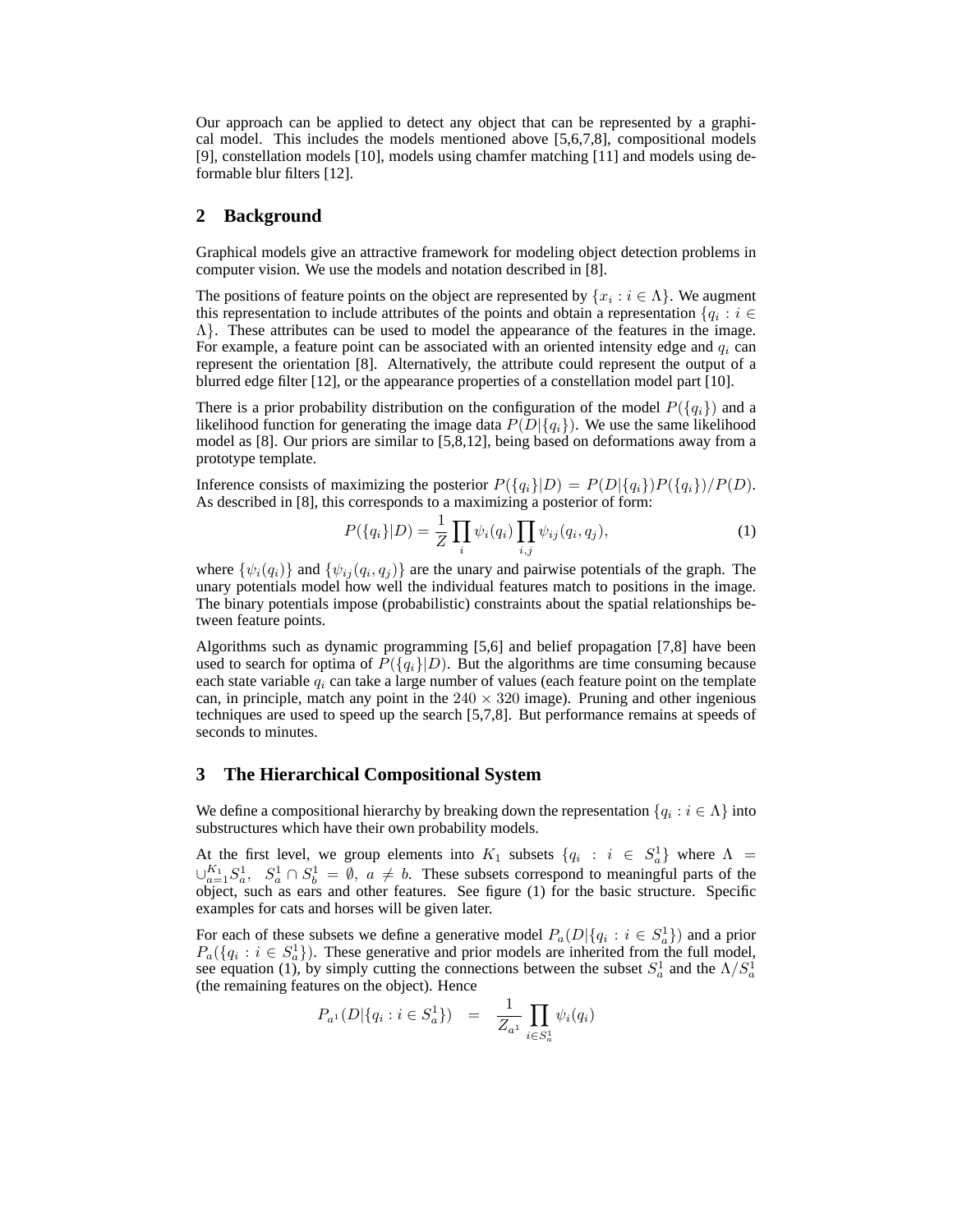

Figure 1: The Hierarchical Compositional structure. The full model contains all the nodes  $S_1^3$ . This is decomposed into subsets  $S_1^2, S_2^2, S_3^2$  corresponding to sub-features. These, in turn, can be decomposed into subsets corresponding to more elementary features.

$$
P_{a^1}(\{q_i : i \in S_a^1\}) = \frac{1}{\hat{Z}_{a^1}} \prod_{i,j \in S_a^1} \psi_{ij}(q_i, q_j). \tag{2}
$$

We repeat the same process at the second and higher levels. The subsets  $\{S_a^1 : a =$ 1,...,  $K_1$ } are composed to form a smaller selection of subsets  $\{S_b^2 : b = 1, ..., K_2\}$ , so that  $\Lambda = \bigcup_{a=1}^{K_2} S_a^2$ ,  $S_a^2 \cap S_b^2 = \emptyset$ ,  $a \neq b$  and each  $S_a^1$  is contained entirely inside one  $S_b^2$ . Again the  $S_b^2$  are selected to correspond to meaningful parts of the object. Their generative models and prior distributions are again obtained from the full model, see equation (1). by cutting them off the links to the remaining nodes  $\Lambda/S_b^2$ .

The algorithm is run using two thresholds  $T_1, T_2$ . For each subset, say  $S_a^1$ , we define the *evidence* to be  $P_{a} (D | \{z_i^{\mu} : i \in S_a^1\}) P_{a} (\{z_i^{\mu} : i \in S_a^1\})$ . We determine all possible configurations  $\{z_i^{\mu}: i \in S_n\}$  such that evidence of each configuration is above  $T_1$ . This gives a (possibly large) set of positions for the  $\{q_i : i \in S_a^1\}$ . We apply non-maximum suppression to reduce many similar configurations in same local area to the one with maximum evidence (measured locally). We observe that a little displacement of position does not change optimality much for upper level matching. Typically, non-maximum suppression keeps around 30  $\sim$  500 candidate configurations for each node. These remaining configurations can be considered as *proposals* [13] and are passed up the tree to the subset  $S_b^2$  which contains  $S_a^1$ . Node  $S_b^2$  evaluates the proposals to determine which ones are consistent, thus detecting composites of the subfeatures.

There is also top-down message passing which occurs when one part of a node  $S_b^2$  contains high evidence – e.g.  $P_{a^1}(D)[\{z_i^{\mu} : i \in S_a^1\} )P_{a^1}(\{z_i^{\mu} : i \in S_a^1\}) > T_2$  – but the other child nodes have no consistent values. In this case, we allow the matching to proceed if the combined matching strength is above threshold  $T_1$ . This mechanism enables the high-level models and, in particular, the priors for the relative positions of the sub-nodes to overcome weak local evidence. This performs a similar function to Coughlan and Shen's dynamic quantization scheme [8].

More sophisticated versions of this approach can be considered. For example, we could use the proposals to activate a data driven Monte Carlo Markov Chain (DDMCMC) algorithm [13]. To our knowledge, the use of hierarchical proposals of this type is unknown in the Monte Carlo sampling literature.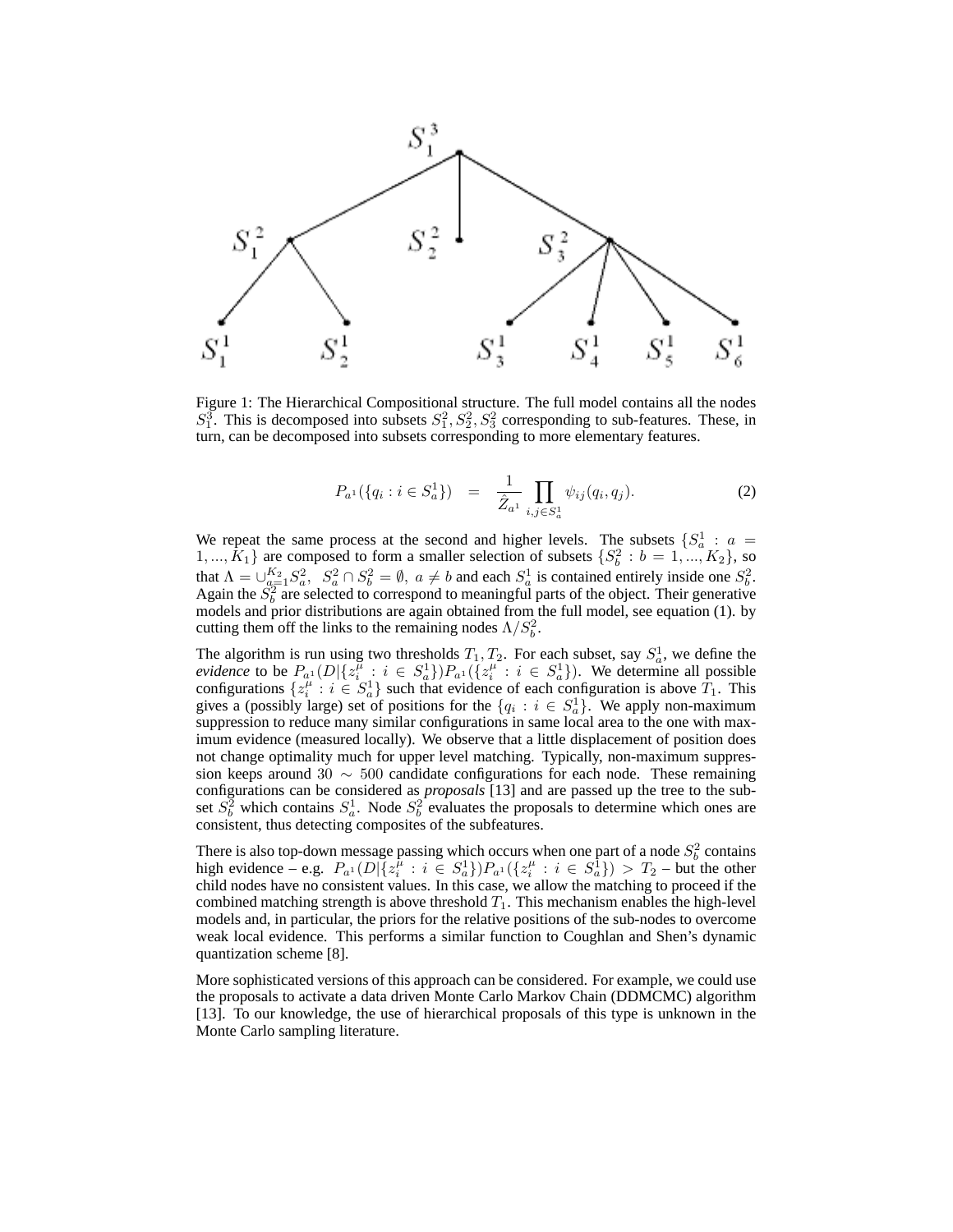# **4 Experimental Results**

We illustrate our hierarchical compositional system on examples of cats, horses, and hands. The images include background clutter and the objects can be partially occluded.



Figure 2: The prototype cat (top left panel), edges after grouping (top right panel), prototype template for ears and top of head (bottom left panel), and prototype for ears and eyes (bottom right panel). 15 points are used for the ears and 24 for the head.

First we preprocess the image using a Canny edge detector followed by simple edge grouping which eliminates isolated edges. Edge detection and edge grouping is illustrated in the top panels of figure (2). This figure is used to construct a prototype template for the ears, eyes, and head – see bottom panels of figure (2).

We construct a graphical model for the cat as described in section (2). Then we define a hierarchical structure, see figure (3).



Figure 3: Hierarchy Structure for Cat Template.

Next we illustrate the results on several cat images, see figure (4). Several of these images were used in [8] and we thank Coughlan and Shen for supplying them. In all examples, our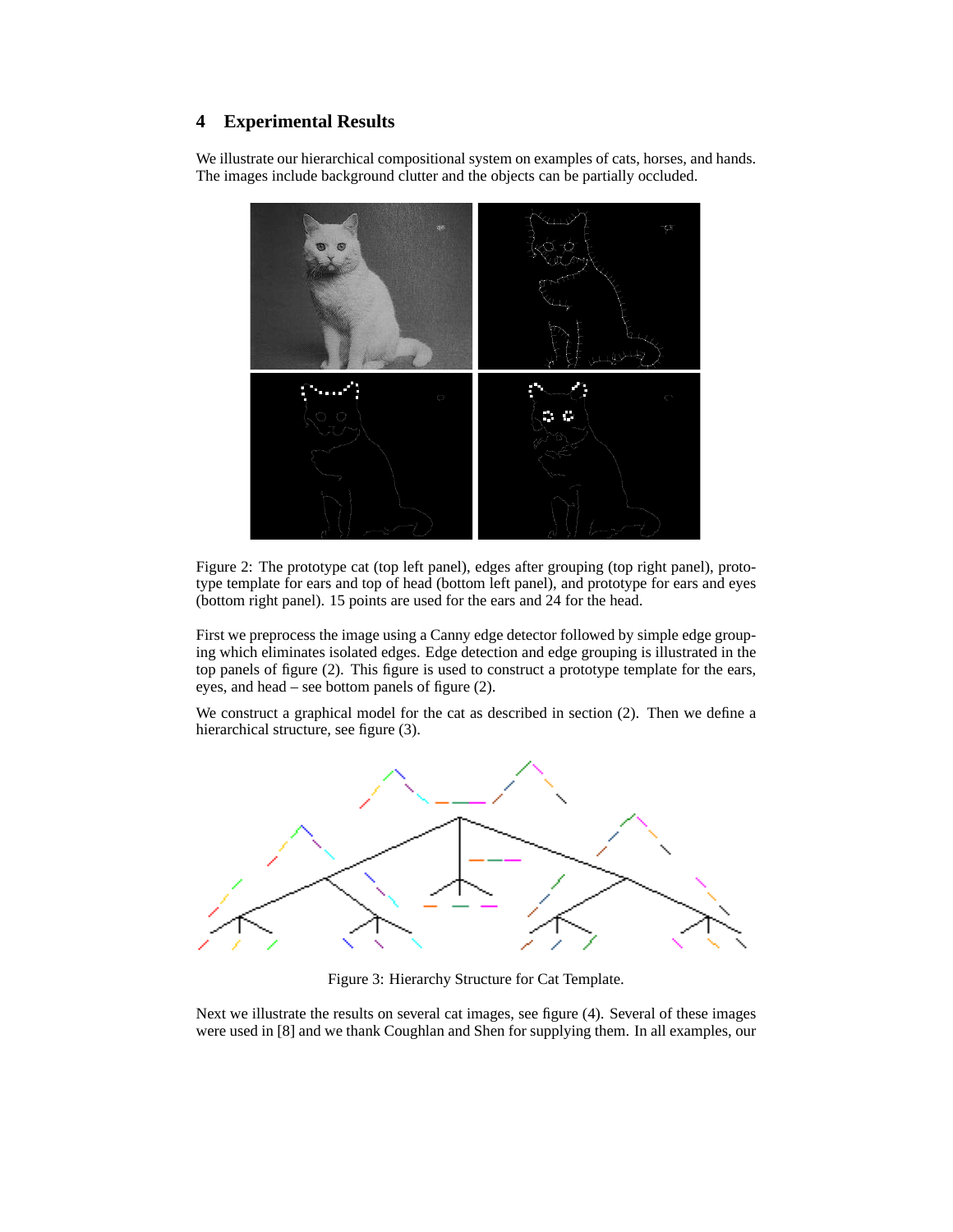algorithm detects the cat correctly despite the deformations of the cat from the prototype, see figure (2). The detection was performed in less than 0.6 seconds (with unoptimized code). The images are  $320 \times 240$  and the preprocessing time is included.

The algorithm is efficient since the subfeatures give bottom-up proposals which constraint the positions of the full model. For example, figure (5) shows the proposals for ears for the cluttered cat image (center panel of figure (4).



Figure 4: Cat with Occlusion (top panels). Cat with clutter (centre panel). Cat with eyes (bottom panel).

We next illustrate our approach on the tasks of detecting horses. This requires a more complicated hierarchy, see figure (6).

The algorithm succeeds in detecting the horse, see right panels of figure (7), using the prototype template shown in the left panel of figure (7).

Finally, we illustrate this approach for the much studied task of detecting hands, see [5,11]. Our approach detects hand from the Cambridge dataset in under a second, see figure (8). (We are grateful to Thayananthan, Stenger, Torr, and Cipolla for supplying these images).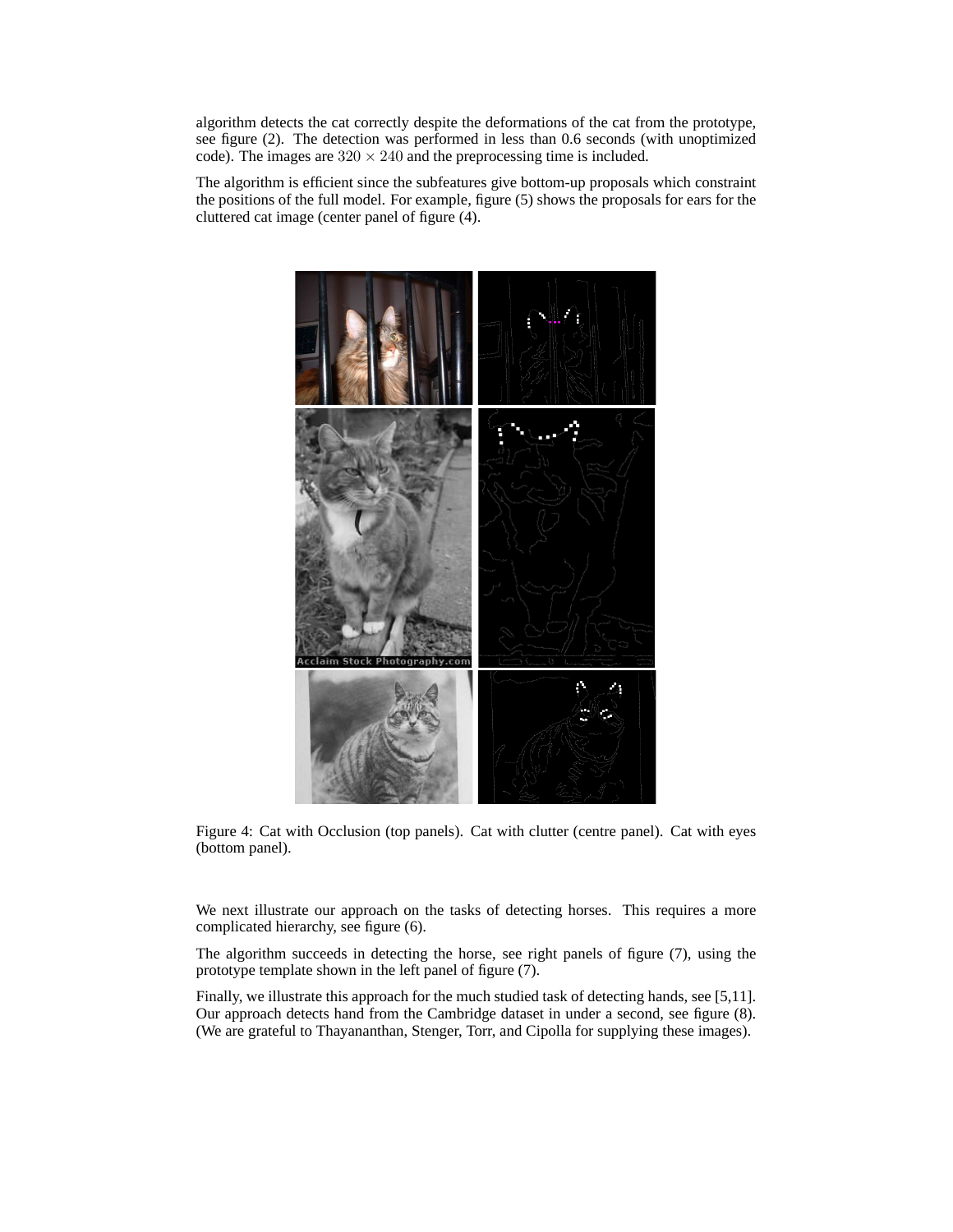

Figure 5: Cat Proposals: Left ears (left three panels). Right ears (right three panels).



Figure 6: Horse Hierarchy. This is more complicated than the cat.



Figure 7: The left panels show the prototype horse (top left panel) and its feature points (bottom left panel). The right panel shows the input image (top right panel) and the position of the horse as detected by the algorithm (bottom right panel).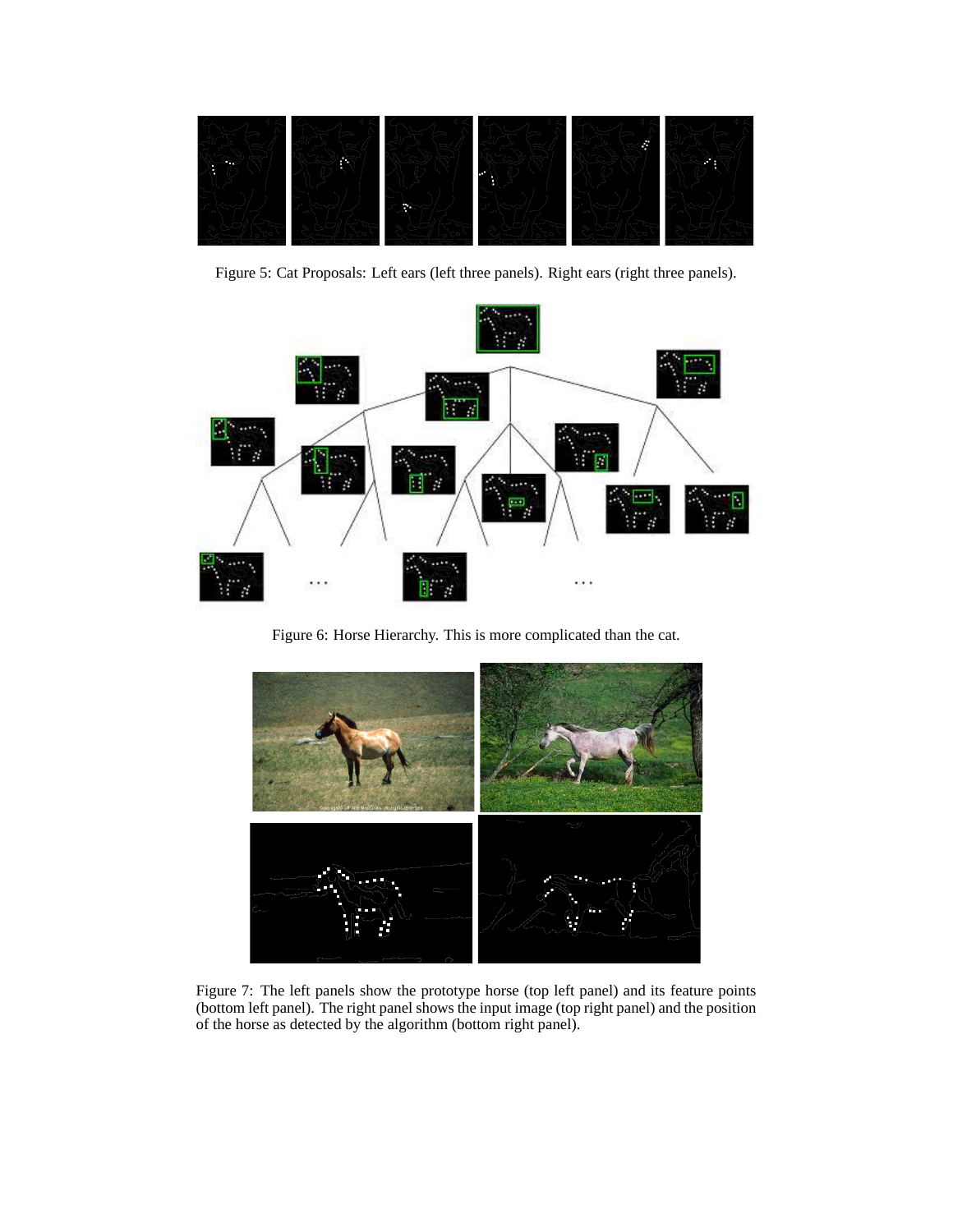

Figure 8: Prototype hand (top left panel), edge map of prototype hand (bottom left panel), Test hand (top right panel), Test hand edges (bottom right panel). 40 points are used.

# **5 Comparison with alternative methods**

We ran the algorithm on image of typical size  $320 \times 240$ . There were usually 4000 segments after edge grouping. The templates had between 15 and 24 points. The average speed was 0.6 seconds on a laptop with 1.6 G Intel Pentium CPU (including all processing: edge detector, edge grouping, and object detection.

Other papers report times of seconds to minutes for detecting deformable objects from similar images [5,6,7,8]. So our approach is up to 100 times faster.

The Soft-Assign method in [15] has the ability to deal with objects with around 200 key points, but requires the initialization of the template to be close to the target object. This requirement is not practical in many applications. In our proposed method, there is no need to initialize the template near to the target.

Our hierarchical compositional tree structure is similar to the standard divide and conquer strategy used in some computer science algorithms. This may roughly be expected to scale as  $\log N$  where N is the number of points on the deformable template. But precise complexity convergence results are difficult to obtain because they depend on the topology of the template, the amount of clutter in the background, and other factors.

This approach can be applied to any graphical model such as [10,12]. It is straightforward to design hierarchial compositional structures for objects based on their natural decompositions into parts.

There are alternative, and more sophisticated ways, to perform inference on graphical models by decomposing them into sub-graphs, see for example [14]. But these are typically far more computationally demanding.

## **6 Conclusion**

We have presented a hierarchical compositional system for rapidly detecting deformable objects in images by performing inference on graphical models. Computation is performed